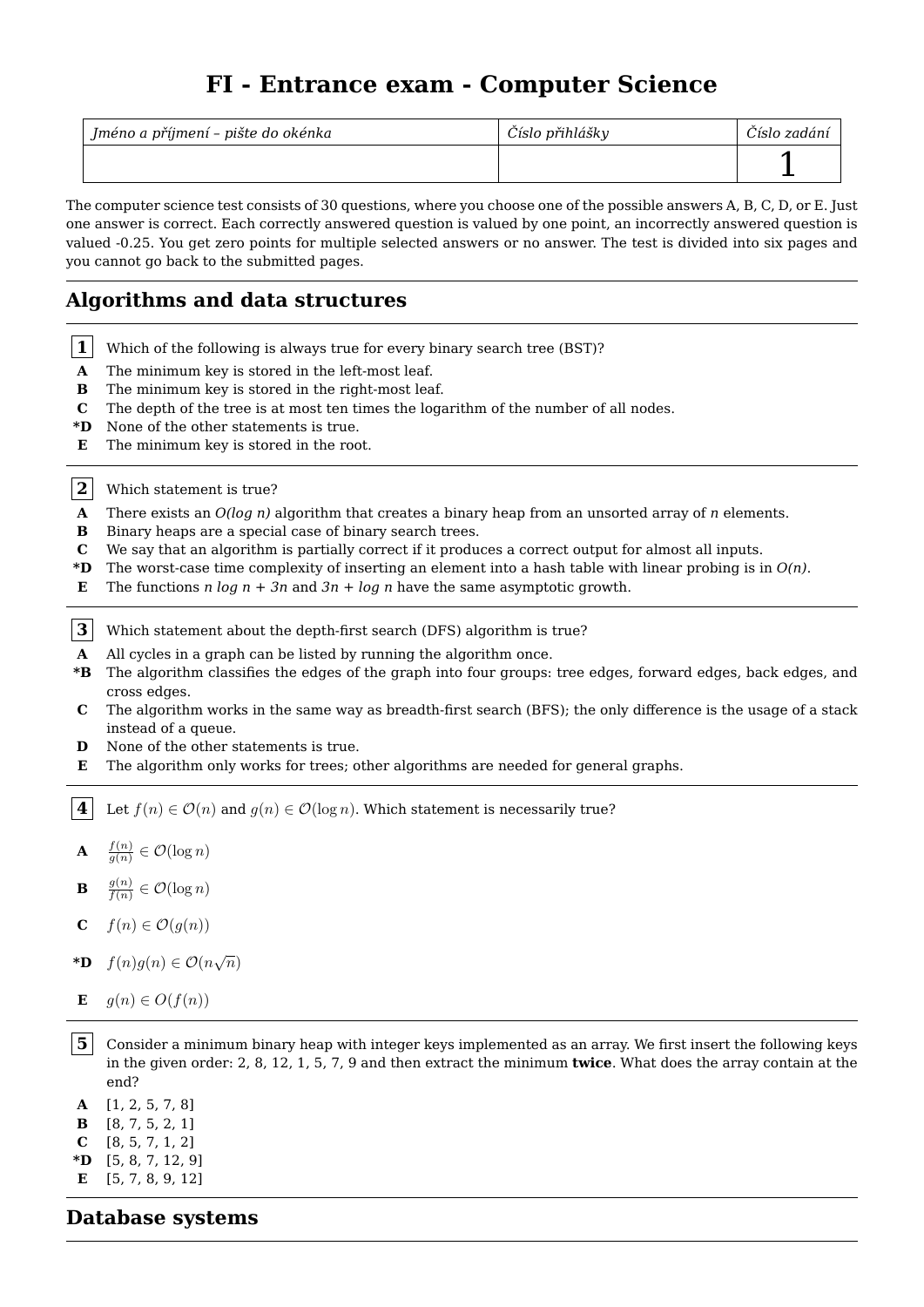- **6** Choose the correct sequence of steps that a relational database performs when processing an SQL query (SELECT):
- **\*A** syntactic and semantic check of the SQL query, translation of the SQL query to relational algebra, selection of the optimal execution plan for the relational algebra expression using statistics, evaluation of the selected plan on actual data, and transfer the results.
- **B** start of a transaction, translation of the SQL query to the relational algebra, syntactic and semantic check of the relational algebra expression, optimization of the relational algebra expression using actual data, evaluation of the optimized expression on actual data, commit of the transaction, and transfer of the results.
- **C** translation of the SQL query to relational algebra, syntactic and semantic check of the relational algebra expression, evaluation of the relational algebra on actual data, and transfer the results.
- **D** syntactic and semantic check of the SQL query, optimization of the SQL query using the actual data, the start of a transaction, evaluation of the SQL query on actual data, commit of the transaction, and transfer the results.
- **E** start of a transaction, translation of the SQL query to relational algebra, optimization of the relational algebra expression using statistics, evaluation of the optimized expression on actual data, transfer the results, and commit of the transaction.

**7** Let us have a relation *book(book\_id, name, rented\_from, rented\_to, student\_id)*, where all its attributes are atomic.

Choose the correct statement if the following functional dependencies hold on the relation: *book\_id → name book\_id, rented\_from → student\_id, rented\_to*

- **A** It is in the third normal form (3NF) but not in the Boyce-Codd normal form (BCNF).
- **B** It is in the Boyce-Codd normal form (BCNF) but not in the third normal form (3NF).
- **C** It is in the third normal form (3NF) but not in the fourth normal form (4NF).
- **D** It is in the second normal form (2NF) but not in the third normal form (3NF).
- **\*E** It is in the first normal form (1NF) but not in the second normal form (2NF).

**8** Consider the relation *files(id, name, fileSize, created, data)* and the following relational algebra expression: files *← σ*created*<*'2022*−*01*−*01'(files) *∩ σ*fileSize*>*0(files)

Choose the SQL expression that will do exactly the same thing.

```
A UPDATE files WHERE created < '2022-01-01' INTERSECT fileSize > 0
B INSERT INTO files (SELECT * FROM files WHERE created >= '2022-01-01' OR fileSize <= 0)
C INSERT INTO files (SELECT * FROM files WHERE created < '2022-01-01' AND fileSize > 0)
D DELETE FROM files WHERE created < '2022-01-01' AND fileSize > 0
*E DELETE FROM files WHERE created >= '2022-01-01' OR fileSize <= 0
```
**9** Consider a registry of company car fleet stored in the relation *car(car id, model, purchase date)*. Which relational algebra expression returns the identifier (*car id*) of the oldest car? Assume that there is always only one car purchased on a given date, i.e., the *purchase date* is unique.

- **A**  $\pi_{\text{car id}}(\sigma_{\text{purchase date}=MIN(\text{purchase date})}(car))$
- **B**  $\pi_{\text{car id}}(\sigma_{\text{purchase date}} = \text{MIN(purchase date)}(\text{car id}\mathcal{G}_{\text{MIN(purchase date)}}(\text{car})))$
- \*C  $\pi_{\text{car id}}(\rho_{x(\text{purchase date})}(\mathcal{G}_{\text{MIN(purchase date})}(\text{car})) \bowtie \text{car})$
- **D**  $\pi_{\text{car\_id}}(\sigma_{\text{purchase\_date}} = \min_{\text{purchase\_date}}(\rho_{x(\text{car\_id},\text{min\_purchase\_date})}(\text{car\_id}\mathcal{G}_{\text{MIN}}(\text{purchase\_date}) (\text{car})) \Join \text{car})$
- **<sup>E</sup>** *π*car\_id(*σ*purchase\_date=min\_purchase\_date)(*ρx*(car\_id*,*min\_purchase\_date)(car\_id*G*MIN(purchase\_date)(car)) *×* car))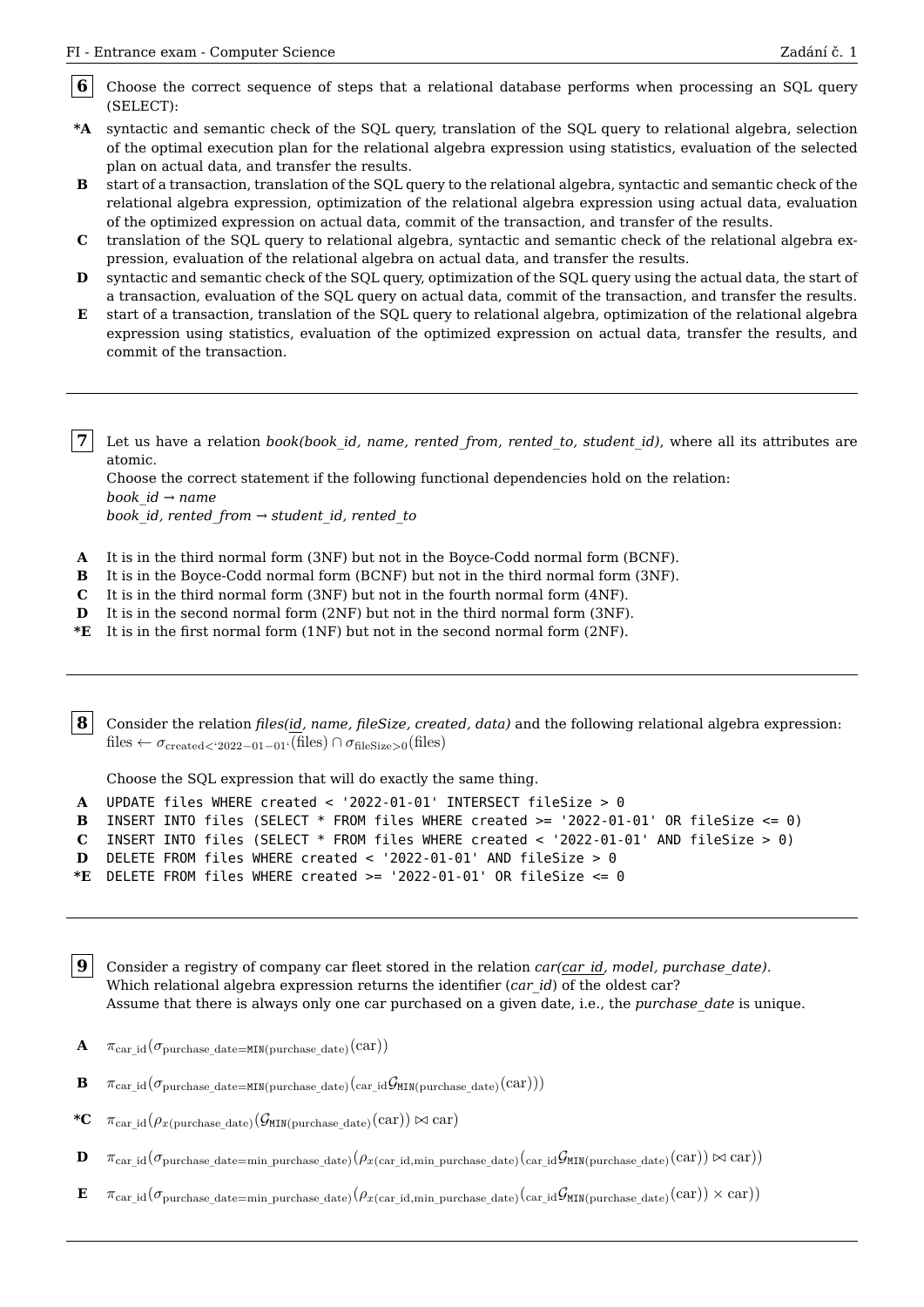**10** Transform the following E-R diagram to the relational model.



Choose the answer that specifies the exact relations that the resulting relational model should have. Note that the underlined attributes denote the primary key (if no attribute is underlined, the primary key is not defined).

- **A** *car(car\_id, model), driver(driver\_id, license)*
- **B** *car(car\_id, model, driver\_id), driver(driver\_id, license, car\_id)*
- **C** *car(car\_id, model), driver(driver\_id, license), owned\_by(car\_id, driver\_id)*
- **\*D** *car(car\_id, model, driver\_id), driver(driver\_id, license)*
- **E** *car(car\_id, model), driver(driver\_id, license), owned\_by(car\_id, driver\_id)*

## **Computer Networks**

- **11** TCP also provides flow and congestion control. This is achieved through:
- **A** There is only one communication channel congested at a time, thus two separate channels are used. The control connection can reliably deliver a slow-down request to the sender even if the data connection is congested.
- **\*B** A positive and negative acknowledgment mechanism is deployed. If the line is congested, the acknowledgment is not received, and thus, transmission since the last acknowledgment is repeated at a slower rate.
- **C** Both sides exchange a small synchronization packet (SYN). Only the party currently owning the packet can transmit.
- **D** Sender transmits and receives the transmission at the same time. If the received data do not match transmitted data, the transmission is repeated.
- **12** What network protocols will be used during a modification of routing tables of a border router when the update is performed remotely via a command-line interface by the router administrator in person?
- **A** SMTP, DNS, SSH, TCP, IPX, ARP
- **\*B** DNS, SSH, TCP, IP, ARP, and eventually BGP
- **C** DNS, SSH, UDP, IP, ARPE and eventually ROUTE
- **D** HTTP, SSH, UDP, IP, ARP and eventually BGP
- 13 Contemporary computer networks work mainly thanks to extensive standardization. Which statement is correct?
- **A** NAT is a mechanism for guaranteed unique addressing on the internet.
- **B** The organizations responsible for IP allocations are CERN (Europe), DARPA (North America), and AKAMAI (Asia).
- **C** 6in4 is a specific format of IPv6 header designed to overlap with IPv4 header, so IPv6 traffic is transparently routed on IPv4-only networks (this is only available for certain IPv6 address ranges).
- **\*D** Significant portion of standards are merely requests for comments.

**14** Which statement does **not** hold for media access control?

- **A** CSMA/CA protocol assumes that the intended recipient can be jammed by a signal unknown to the sender.
- **B** CSMA/CD protocol is deployed for cable ethernet, while CSMA/CA is deployed in wireless ethernet (wifi).
- **\*C** CSMA/CA protocol is deployed for cable ethernet, while CSMA/CD is deployed in wireless ethernet (wifi).
- **D** CSMA/CD protocol assumes that the signal received by the intended recipient can be at the same time frame received by the sender as well.
- 15 A router will receive two IPv4 packets that form one UDP datagram. The outgoing interface has an even smaller MTU than the receiving. Which statement corresponds to the standard behavior of the router?
- **A** Router awaits for the second packet, parses the UDP datagram, and refragments the datagram to the needed count of IPv4 packets.
- **B** Router immediately fragments each packet to the needed output packets, updates the payload offsets, and sets the UDP header only in the first packet on output.
- **C** Router immediately fragments each packet to the needed count of packets and any follow-up fragments are renumbered on output.
- **\*D** Router immediately fragments each packet to the needed count of output packets, updates the payload offsets, and sets the UDP header in every packet created on output.

## **Computer systems**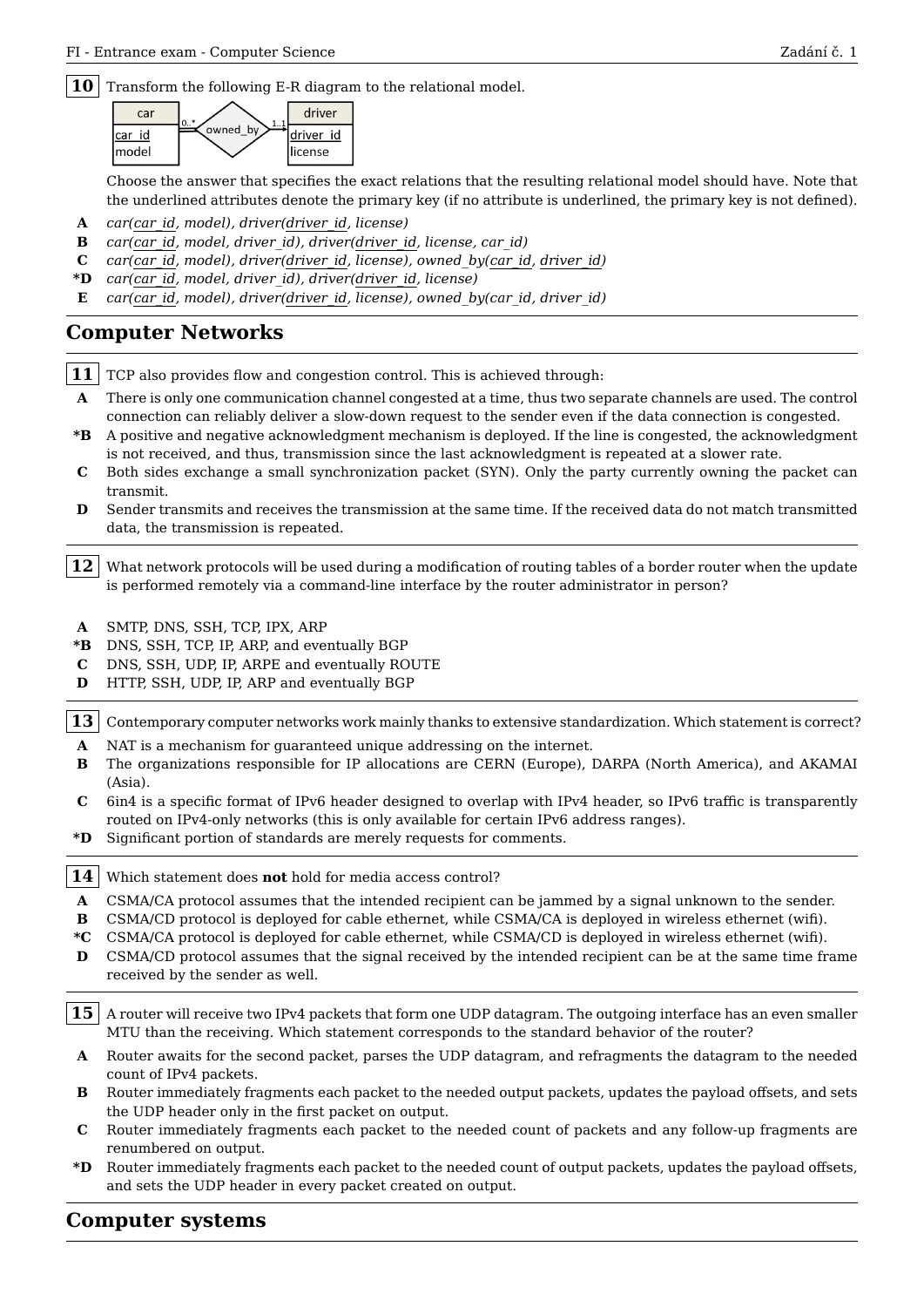**16** Consider a HDD interface which uses the following addressing mode:

- 16 bits are reserved for cylinder,
- 4 bits are reserved for head, and
- 8 bits are reserved for sector.

What is the maximum capacity of HDD that can be connected to this interface when one sector stores 512 B?

- **A** 1 TiB
- **B** 256 GiB
- **\*C** 128 GiB
- **D** 512 GiB
- **E** 64 GiB

**17** Consider the four processes  $P_1$ ,  $P_2$ ,  $P_3$ , and  $P_4$  that are queued for execution in the same order, and their durations:

| <b>Process</b> | <b>Duration</b> |
|----------------|-----------------|
| P <sub>1</sub> | $53 \text{ ms}$ |
| P <sub>2</sub> | $17 \text{ ms}$ |
| $P_3$          | 68 ms           |
| $P_{A}$        | $24 \text{ ms}$ |

Which process will be active in time 120 ms when we use Round Robin scheduling policy with time-slice 20 ms?

- $A$   $P_1$
- **\*B** P<sup>4</sup>
- **C** None of them, i.e., all processes were completed.
- **D** P<sup>3</sup>
- **E** P<sup>2</sup>

**18** Consider the following truth table:

| $\mathbf x$ | У | z | f |                                         |
|-------------|---|---|---|-----------------------------------------|
|             |   |   |   |                                         |
|             |   |   | 0 |                                         |
| 0           |   | 0 | 0 |                                         |
|             |   |   |   |                                         |
| 1           | 0 | 0 | 0 |                                         |
| 1           |   |   | 1 |                                         |
| 1           |   | 0 |   |                                         |
|             |   |   |   |                                         |
|             |   |   |   | The output value f can be expressed as: |

- $f = \frac{\overline{\overline{x}} + \overline{y}}{\overline{x} + \overline{y}} + \frac{\overline{z}}{\overline{x} + \overline{z}}$ **A**
- $f = \overline{\overline{x} \cdot \overline{z} \cdot \overline{y} \cdot \overline{z}}$ **B**
- $f = \overline{(x+y)} \cdot \overline{(y+z)} \cdot \overline{(x+z)}$ **C**
- $f = \overline{\overline{x}.\overline{y}.\overline{x}.y.\overline{z}}$ **D**
- $f = \overline{\overline{X}, \overline{Y}, \overline{Y}, \overline{Z}, \overline{X}, \overline{Z}}$ **\*E**

19 Select the **false** statement about the computer representation of real numbers:

**A** Different representations can be used for floating-point numbers and integers.

- **B** Real numbers are usually represented using the sign, exponent, and mantissa.
- **\*C** A significant problem of all computer representations of real numbers is the so-called Boolean algebra problem.
- **D** Real numbers are often stored according to IEEE 754.
- **E** Some real number representations support the value of infinity.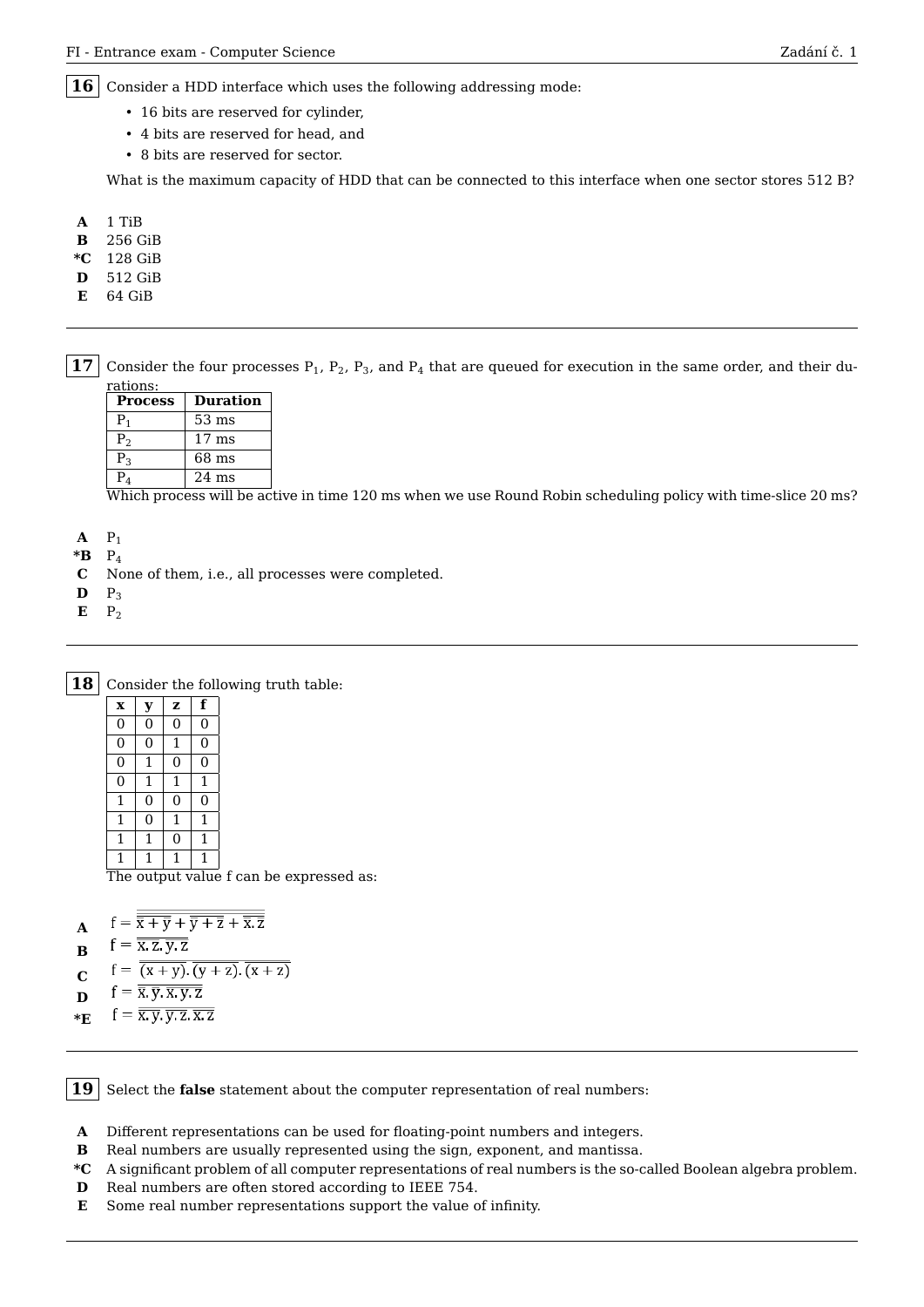**20** Consider the following x86 program instructions and their interpretation:

MOV AL, 5 ; store value 5 into the register AL MOV BL, 5 ; store value 5 into the register BL CMP AL, BL ; compare values in the registers AL and BL

Which flag and how will it be changed by the instruction CMP AL, BL?

- **A** Direction flag is set to 1.
- **\*B** Zero flag is set to 1.
- **C** Zero flag is set to 0.
- **D** Carry flag is set to 1.
- **E** Parity flag is set to 0.

#### **Programming**

```
21 Which of the following three statements I, II, and III are true (in common languages such as C_{++}, Java, C_{+})?
     Choose the option that contains all the true statements and none of the false ones.
     I. Arguments of functions are always allocated on the heap.
     II. Function calls are implemented using the queue.
     III. If an exception is caught (in a catch block), it can be re-thrown (using throw).
 A I, II, III
 *B III
 C I, II
 D II, III
 E I, III
22 Which statement is generally true in common OOP languages such as C++, Java, C#?
 A If class B inherits from class A (via public inheritance), every instance of A is considered to be an instance of
     B.
 B Static methods (member functions) are methods that prevalently access static attributes (member variables)
     of a class and rarely access non-static ones.
 *C Non-static methods (member functions) can access any attribute of the class, provided the access modifiers
     allow it.
 D If early binding (non-virtual method calls) is used, the actual method to be called is decided at runtime.
 E If class B inherits from class A (via public inheritance), the instances of B can access all attributes (member
     variables) of A.
23 Let us consider the following program. The print instruction outputs just the given number without printing
     any space or end-of-line character.
     function foo(integer n)
     begin
               if n > 0 then
                        foo(n-2)
                        print n
                        foo(n-1)
               end if
     end
     program main()
     begin
               foo(4)end
     What is going to be printed by the program?
 A 132243
 *B 2141321
 C 243
 D 4321
 E The program will run forever and never halt.
```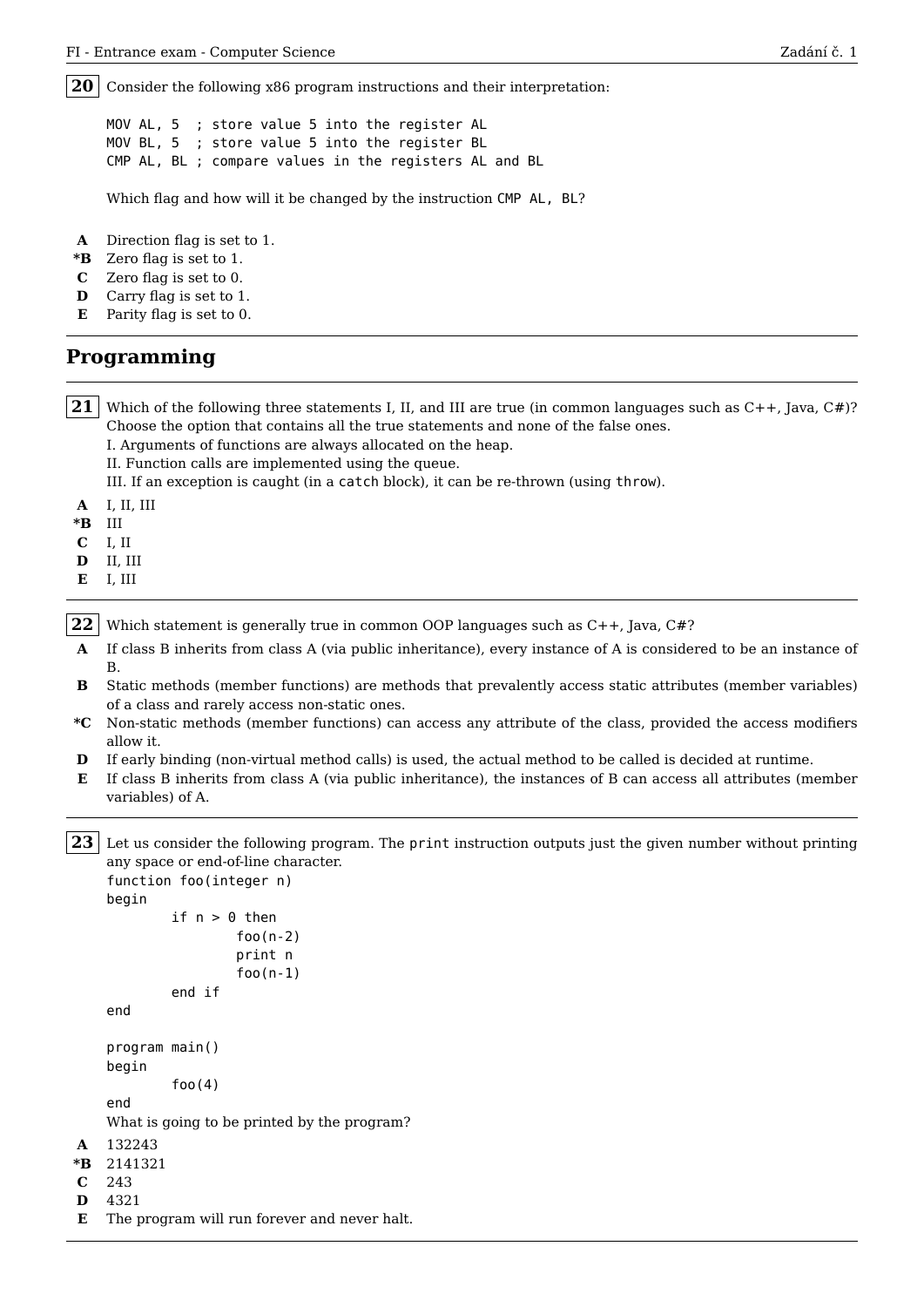#### **24** Which statement is **false**?

- **A** A tail-recursive function can always be rewritten in an iterative manner.
- **B** When using call-by-value, the change of a parameter value inside of a function cannot be observed from the outside of the function.
- **C** A recursive function can always be rewritten in an iterative manner.
- **D** In purely functional languages, functions can have no side effects.
- **\*E** The strict evaluation strategy in functional programming allows working with infinite data structures.

```
25 Let us consider the following function:
    function fun(unsigned integer n)
    begin
             result = 1repeat
                     n = n - 1result = result + 2 * n + 1until n == 0return result
    end
    Assume that n > 0. Which expression does the function compute?
A n
    n^2B
    2^nC 2n
 D n^2 + 2n + 3*E n^2 + 1
```
### **Software engineering**

- 26 Which statement about the categorization of SW requirements is true?
- **A** The division of functional and non-functional requirements is used to indicate inconsistencies in requirements.
- **B** Performance is a typical example of a functional requirement.
- **\*C** Non-functional requirements can include statements about SW security.
- **D** Non-functional requirements describe the procedures that the system should not perform.
- **E** Functional requirements must always be specified before non-functional requirements.

**27** As a software engineer, you shall select the best modeling notation (diagram) to represent a task schedule within SW development project planning. Which notation would you choose and why?

- **A** the Boem Spiral Model it supports the iterative nature of how we develop SW systems.
- **\*B** the Gantt chart it allows defining sequences of tasks over time for better control of the project and its risks of delays.
- **C** the Entity-Relationship Diagram it is suitable for modeling project data, which is the crucial resource to manage.
- **D** the UML Sequence diagram it is suitable for modeling human resources involved in the project, which is the crucial resource to manage.
- **E** the UML Sequence diagram it is the most suitable UML diagram for capturing the timing behavior and planning aspects of any project.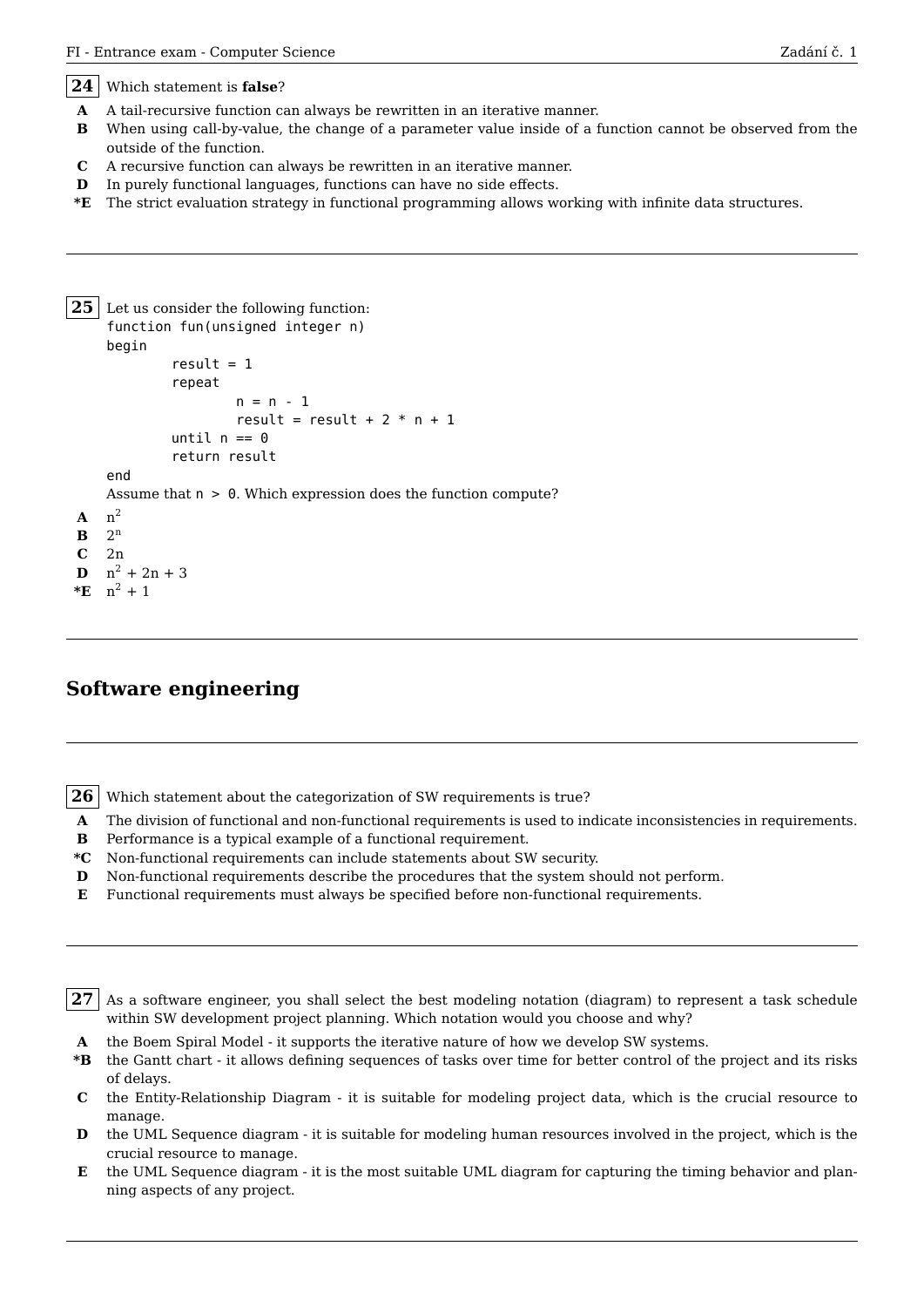28 Consider the three UML models in the figure, i.e., Class Diagram [CD], the left Object Diagram [LOD], and right Object Diagram [ROD]. Which statement about the models is true?



- **A** LOD is an instance of CD. ROD is an instance of CD.
- **B** LOD is not an instance of CD because botApp project cannot have two different links (attributes) pointing to the same object. ROD is an instance of CD.
- **C** LOD is not an instance of CD because allContributors of botApp project links to an instance of Internal-Contributor instead of Contributor. ROD is an instance of CD.
- **D** LOD is not an instance of CD because allContributors of botApp project links to an instance of Internal-Contributor instead of Contributor. ROD is not an instance of CD because the main contributor is missing.
- **\*E** LOD is an instance of CD. ROD is not an instance of CD because the main contributor is missing.

**29** Choose the correct statement about the models below (class inheritance in Model 1, and interface realization in Model 2).



- **A** The difference is that while in interface realization (Model 2) the implementation of reachDestination() can either be inherited from Vehicle or overriden with specialized implementation, in inheritance (Model 1) the implementation of reachDestination() can only be inherited, not overriden.
- **B** The difference is that while in inheritance (Model 1) we could add Airplane as the third vehicle type, in interface realization (Model 2) Airplane cannot be added.
- **C** In both cases (Model 1 and 2), we could add a new instance attribute maxSpeed to Vehicle.
- **\*D** In both cases (Model 1 and 2), the implementation of reachDestination() in Car can be different from the implementation of reachDestination() in Drone.
- **E** The difference is that while in interface realization (Model 2) we could add Airplane as the third vehicle type, in inheritance (Model 1) Airplane cannot be added.
- **30** Consider the two major directions of SW quality assurance testing and static analysis. Which statement is true?
- **A** Type checking before code compilation is an example of testing (rather than static analysis).
- **B** Testing is more suitable to quarantee that no bugs are remaining in the source code.
- **\*C** Static analysis typically focuses on the source code of the system, but it is also suitable to analyze models or design-time artifacts of the system.
- **D** Static analysis cannot be used for assessing system quality from the point of view of non-functional quality attributes.
- **E** Static analysis is more suitable to observe deviations of system behavior at runtime.